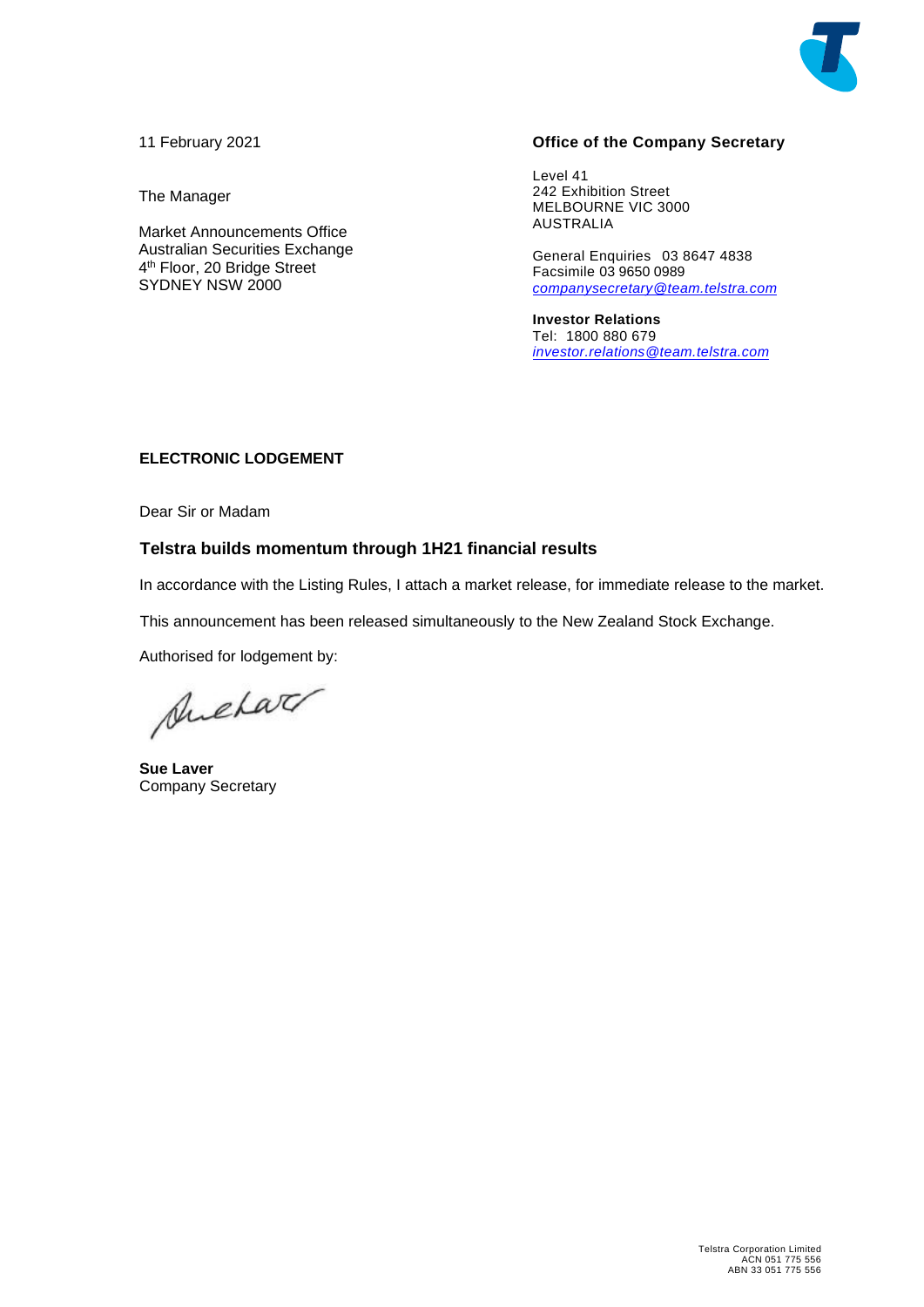

### **Telstra builds momentum through 1H21 financial results**

- **Reported Total Income[1](#page-5-0) of \$12B, EBITDA of \$4.1B and NPAT of \$1.1B**
- **First half Underlying EBITDA of \$3.3 billion with second half guidance of \$3.3 - 3.6 billion, with ambition[2](#page-5-1) for mid-to-high single digit percentage growth in FY22**
- **Interim dividend of 8 cents per share and expected FY21 total dividend of 16 cents per share[3](#page-5-2)**
- **Strong mobile performance, +80,000 retail postpaid handheld services, TMMC +\$3**
- **T22 cost reduction target increased to \$2.7 billion by FY22**
- **Revised FY21 guidance[4](#page-5-3) for Total Income, Underlying EBITDA and Free Cashflow**

**Thursday 11 February** – Telstra today released its results for the first half of financial year 2021, showing the business building momentum towards growth in its underlying business.

The Board resolved to pay a fully-franked interim dividend of 8 cents per share, returning approximately \$950 million to Telstra's shareholders. The Board also said it expected to pay a fully-franked final dividend of 8 cents per share, bringing the total dividend for FY21 to 16 cents per share3 **.**

CEO Andrew Penn said the results showed Telstra's financial performance was at a turning point ahead of an anticipated return to growth in underlying EBITDA.

"After a decade of disruption following the creation of the nbn, and with its rollout now declared complete, we can clearly see the path to underlying growth ahead of us," Mr Penn said.

"We responded strongly to the financial headwinds created by the nbn through our T22 strategy. This strategy is transforming Telstra while balancing the needs of our customers, our employees and our shareholders. We are now less than 18 months from completing T22. We have achieved an extraordinary amount and Telstra today is a leaner, more responsive, and more agile company than it has ever been.

"Our investment in innovation and technology, digitisation and networks, improving our customer experience and being disciplined in our capital management, mean that at the start of this decade, as Australia digitises its economy, Telstra is in a strong position to grow.

"To ensure our future success, we must recognise this moment for what it is – the time to be bold and seize the opportunities we have been patiently building towards. There is a lot of work ahead of us, but I remain confident we can achieve our financial ambitions including for underlying EBITDA of between \$7.5 and \$8.5 billion and ROIC of around 8 per cent by FY23," he said.

On a reported basis Total Income for the half decreased 10.4 per cent versus the prior corresponding period to \$12.0 billion, while NPAT decreased 2.2 per cent to \$1.1 billion.

Reported EBITDA decreased 14.7 per cent to \$4.1 billion. After adjusting for lease accounting on a like-for-like basis<sup>[5](#page-6-0)</sup>, EBITDA decreased 11.7 per cent to \$4.0 billion.

Underlying EBITDA decreased 14.2 per cent to \$3.3 billion. The largest two contributors to this decline were the estimated impact from the in-year nbn headwind<sup>[6](#page-6-1)</sup> of \$370 million and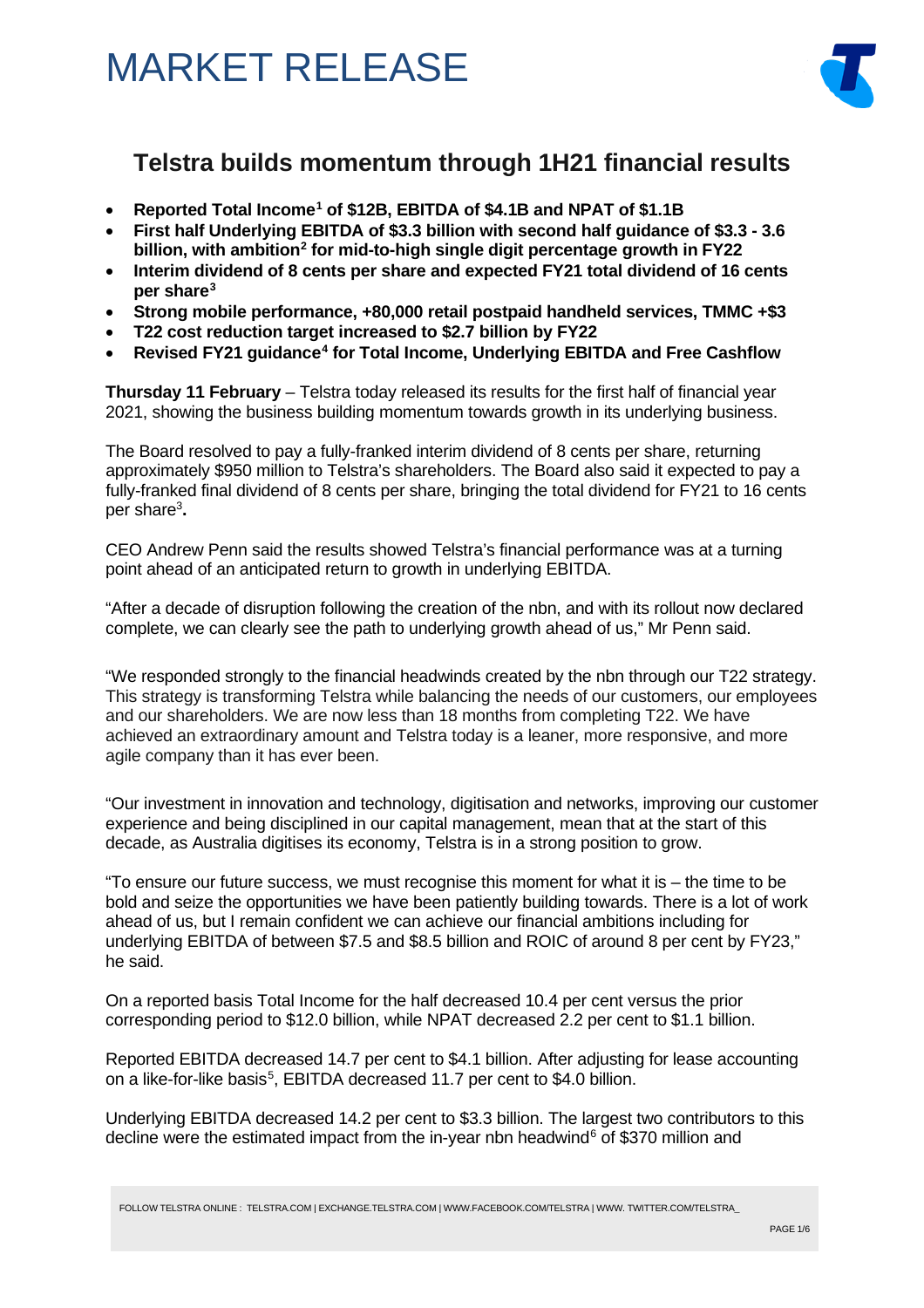

estimated \$170 million impact from COVID-19. Excluding both these, underlying EBITDA was broadly flat compared to the first half of FY20.

#### **Mobile strategy continuing to deliver growth**

Telstra's strategy continued to deliver increased customer numbers in mobile. During the half, Telstra added more than 80,000 postpaid handheld mobile services with healthy performance across all segments and brands. It also added more than 46,000 unique prepaid handheld users, and more than 163,000 Wholesale mobile services across prepaid, postpaid and IoT services.

Mobile revenue declined due to lower hardware sales and the impact on international roaming from COVID-19.

Postpaid handheld TMMC, a leading indicator of ARPU, increased by approximately \$3 during the half, building momentum towards ARPU returning to growth in the second half of FY21 compared to the prior corresponding period.

Reported postpaid handheld ARPU declined 8.6 per cent for the half, or approximately 3 per cent if the impacts to international roaming are removed. This decline was all due to noneconomic accounting impacts, out-of-bundle declines and Belong dilution, with impacts from recent pricing changes now positive. This gave Telstra strong confidence in the outlook for mobile ARPU, as it expected pricing impacts to continue to strengthen in 2H21.

"The financial performance of our mobile business has reached an exciting turning point with EBITDA growing sequentially in 1H21. Our investment in world-leading 5G means we are able to offer our customers a combination of speed, capacity and coverage that is far superior to our competitors. We remain confident that mobile EBITDA will continue growing sequentially in 2H21 and return to full-year growth this financial year," Mr Penn said.

Telstra continued to extend its 5G leadership, with its network expanding to cover more than 50 per cent of the Australian population and delivering coverage to more than 100 cities and towns across the country. One million 5G mobile devices are now connected to Telstra's network. The company also achieved a world-first with a download speed of greater than 5Gbps on a commercial network using mmWave spectrum.

In Fixed – Consumer & Small Business, Telstra focussed on improving long-term economics and customer experience. Bundles and data revenue declined 0.6 per cent with ARPU stabilising as customers were moved to in-market plans. Telstra said it would focus on increasing ARPU through differentiation, add-ons and improved plan mix including a higher proportion of customers on 100Mbps+ plans.

In Fixed – Enterprise, revenue declined 6.4 per cent as Telstra transitioned from providing virtual private corporate networks to integrating over-the-Internet technologies such as SDWAN with Telstra Fibre and NBN access. NAS income declined 6 per cent.

Fixed - Wholesale results also showed continued declines in legacy products including from nbn headwinds, and commercial works declines. The ongoing portfolio including passive infrastructure grew.

#### **Following through on T22**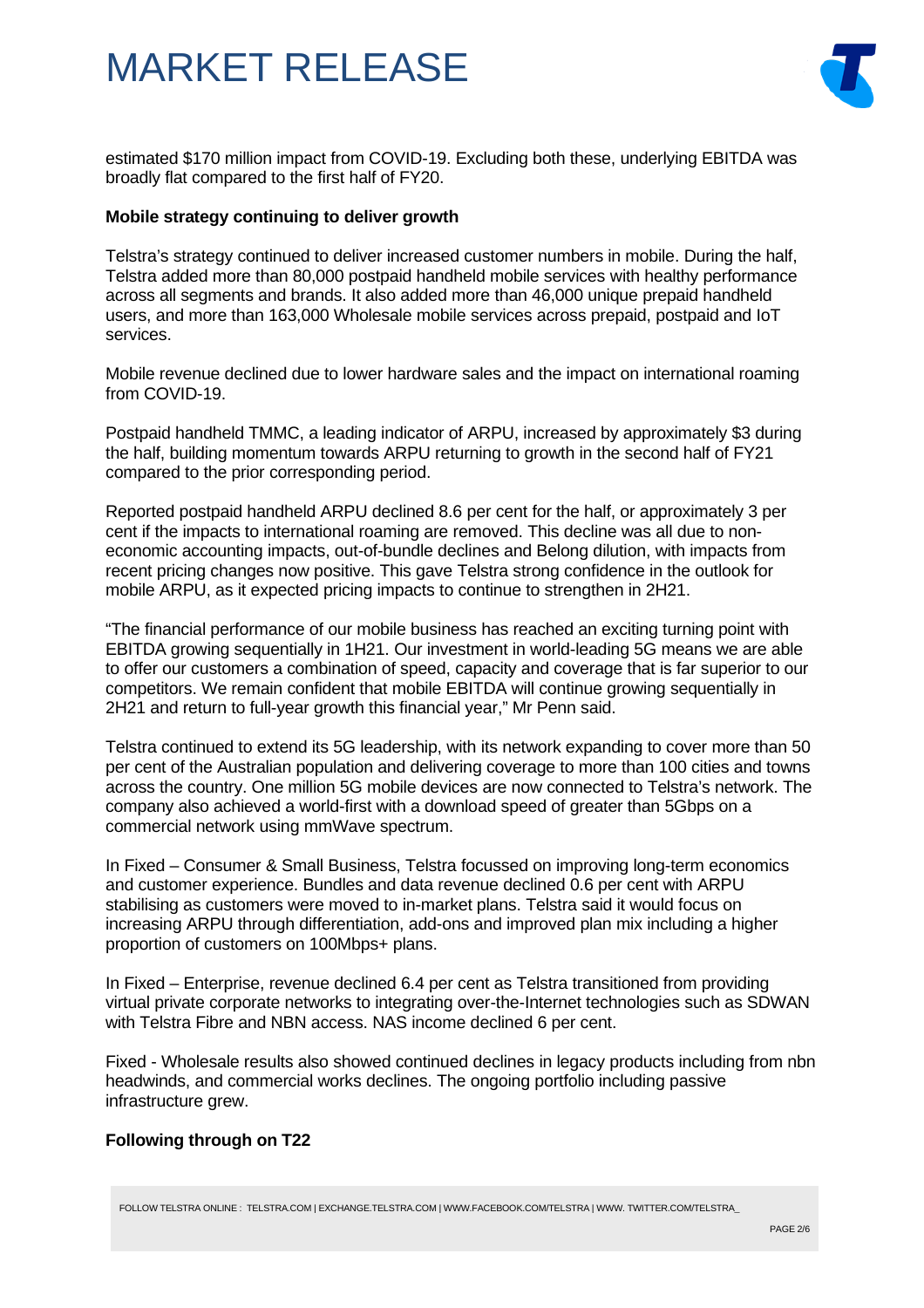

Mr Penn said progress against the T22 strategy remained on track but Telstra remained focussed on the work still to be done.

"More than 80 per cent of milestones are now delivered or on track to be delivered. Our discipline in delivering T22 has brought enormous change for Telstra which is supporting the turnaround of the company. Having said that, the hardest part of any transformation is often seeing it through to the end and we have more to do in customer experience in particular," Mr Penn said.

"I am confident the many initiatives we have taken under our T22 program, particularly in simplifying the business and the digitisation program, will further improve customer experience. But I know not all aspects of our customer experience are where we need them to be and we have more work to do. One of our focus areas for 2021 is the culmination of the digitisation program rolling out in mass market.

"To get the real benefits from all the effort we've already made, Telstra needs to be bold. I've set an aspiration<sup>[7](#page-6-2)</sup> for mid to high single-digit growth in underlying EBITDA in FY22 and \$7.5 to \$8.5 billion of underlying EBITDA in FY23. I am confident we can deliver this if we remain focused."

During the half, Consumer & Small Business digital sales increased to account for 40 per cent of Telstra's transactions, while more than 70 per cent of service interactions were also handled digitally. Telstra Enterprise reduced the number of active products by 45 per cent compared to FY18 and launched Adaptive Mobility to give customers more flexibility.

Telstra continued to make progress on its productivity target, reducing underlying fixed costs by a further \$201 million, or 7 per cent, during the half and increased its productivity targets to \$450 million in FY21 and from \$2.5 billion to \$2.7 billion by the end of FY22. Around \$2.0 billion has already been delivered under the program.

Telstra exceeded its target of monetising up to \$2 billion worth of assets to strengthen its balance sheet, with transactions including the sale of Velocity and South Brisbane Exchange FTTP networks, and the sale-and-lease back of the Pitt Street Exchange property.

Telstra also amended one of the principles within its capital management framework, with the principle regarding targeted capex to sales ratios updated from "Target capex/sales ratio of ~14% excluding spectrum from FY20" to "Target capex/sales ratio of ~12% excluding spectrum from FY23."

#### **Progress on legal restructure**

Telstra today also provided an update on the establishment and proposed monetisation of InfraCo Towers, as well as the broader legal restructuring of the organisation announced in November 2020.

Mr Penn said Telstra had significantly progressed the establishment of InfraCo Towers as a separate operating business, with significant work due to be completed by the end of FY21 as previously indicated.

"We plan to commence the process for external strategic investment into InfraCo Towers early in the first quarter of FY22, with binding offers to be submitted by the second quarter of FY22.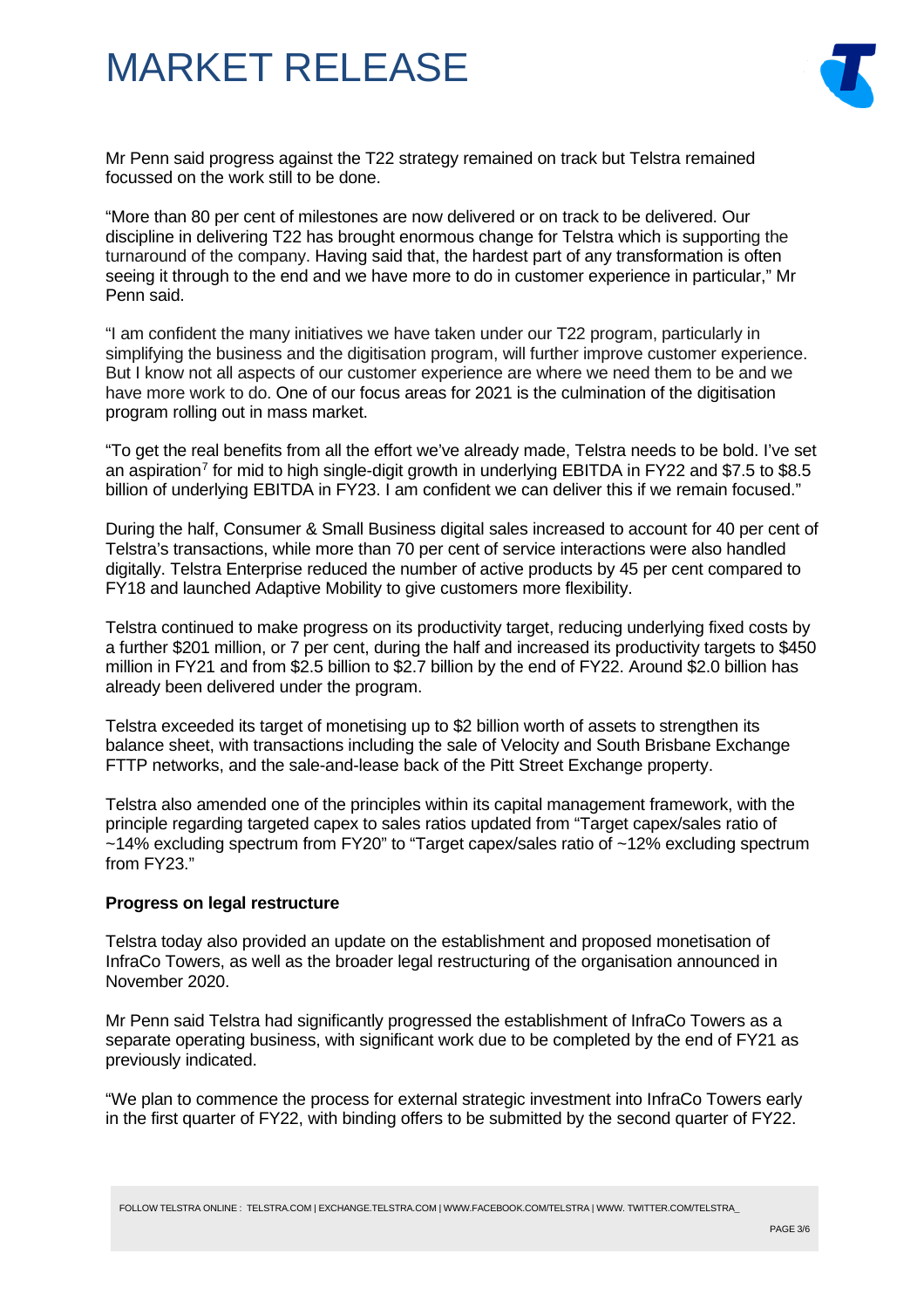

"We are undertaking significant verification and due diligence on our towers and property, appointed key members of the management team and advisors, and preparation work is well advanced to meet our timetable.

"Significant progress has also been made towards finalising the inter-company agreements between ServeCo and InfraCo Towers, the redesign of processes, and implementation of new tower asset management systems," Mr Penn said.

Mr Penn said the proposed legal restructure of the Telstra group of companies into three separate entities – InfraCo Fixed, InfraCo Towers and ServeCo – to drive greater transparency, increase focus across our operating businesses, create a platform for growth and innovation, and enable long-term valuation realisation from our infrastructure businesses, was well underway.

"Since we updated the market in November 2020, we have appointed external advisors and progressed consultations with stakeholders to obtain approvals and support for the restructure.

"This includes discussions with the ACCC, the ACMA and relevant Government Departments to ensure that Telstra's regulatory obligations will continue to apply as intended. We have also had constructive engagement with NBN Co on the restructure.

"We will continue to work very closely with our partners, our people and stakeholders throughout this process as we navigate the range of existing commercial, regulatory, and operational requirements," Mr Penn said.

The Group restructure is expected to be completed by the end of calendar year 2021, subject to any requisite approvals, and a further progress update will be provided in March 2021.

#### **Updating Telstra's retail approach**

Telstra today also announced its intention to transition to full ownership for all of its branded retail stores across Australia. The move will enable Telstra to keep pace with the growing digital economy and to provide greater flexibility to respond consistently to customer needs.

Currently, Telstra has more than 60 Telstra-owned and operated stores, with another 166 branded stores run by individual licensees and a further 104 stores operated by Vita Group Limited.

Vita Group and individual licensees are being notified of the plan with discussions and transition arrangements expected to progress over the coming months.

#### **The year ahead**

Telstra has also today issued revised financial guidance for several aspects of FY21 that were first announced at Telstra's FY20 results briefing on 13 August 2020.

The range for Total Income was adjusted from \$23.2 billion - \$25.1 billion to \$22.6 billion - \$23.2 billion, a \$1.2 billion reduction at the mid-point from prior guidance. The large majority of the change was due to low-margin hardware and other equipment sales.

Telstra also provided guidance for second half Underlying EBITDA in the range of \$3.3 billion - \$3.6 billion, compared to \$3.3 billion in the first half. Flowing this to the full year means the range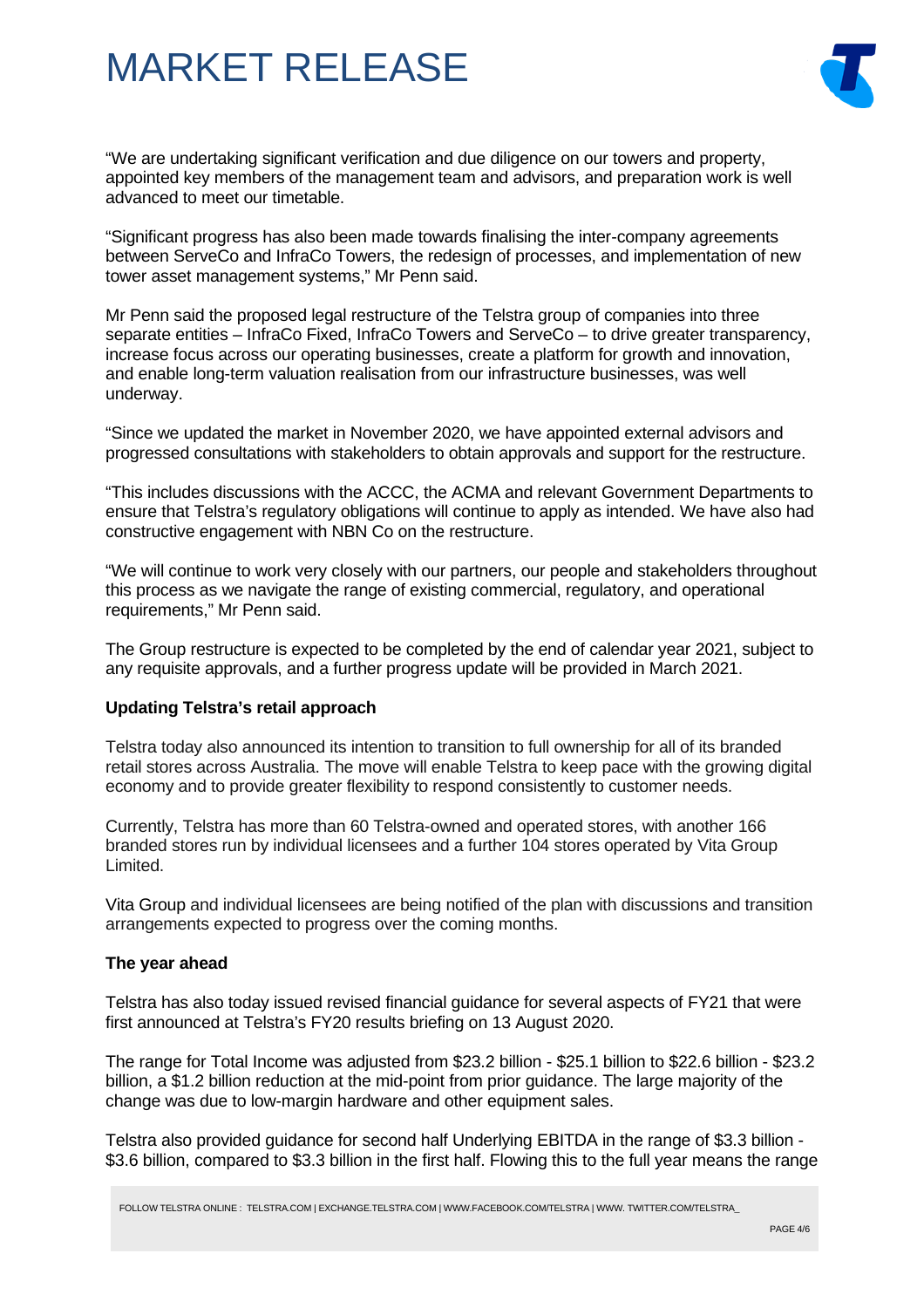

for Underlying EBITDA was narrowed from \$6.5 billion to \$7 billion to be \$6.6 billion to \$6.9 billion.

The Underlying EBITDA guidance assumes an in-year nbn headwind of approximately \$700 million.

The estimated COVID-19 impact in FY21 was unchanged at approximately \$400 million.

The guidance range for Free cashflow after operating lease payments<sup>[8](#page-6-3)</sup> was increased from \$2.8 billion - \$3.3 billion to \$3.3 billion - \$3.7 billion, up \$450 million at the mid-point, due to working capital management and the impact of lower hardware revenue.

Telstra expects to be at the low-end of the net nbn one-offs range due to factors including NBN Co's decision to pause HFC-based connections of new customers.

Guidance for Capex remains unchanged from the disclosures made at Telstra's FY20 results briefing on 13 August 2020.

#### **-ends-**

Details of the HY21 Financial Results - including copies of the presentations given by the CEO and CFO - as well as details about Telstra's updated approach to retail, are available on the Telstra Investor website [www.telstra.com.au/aboutus/investors](http://www.telstra.com.au/aboutus/investors)

Details of Telstra's updated FY21 Guidance and Capital Management Framework are attached as appendix to the end of the market release.

**Media contact:** Steve Carey **M:** +61 (0) 413 988 640 **E:** [media@team.telstra.com](mailto:media@team.telstra.com)

**Investor contact:** Nathan Burley **M:** +61 (0) 457 529 334 **E:** [investor.relations@team.telstra.com](mailto:investor.relations@team.telstra.com)

**Reference number:** 008/2021

<span id="page-5-0"></span><sup>1</sup> Total income excluding finance income

<span id="page-5-1"></span><sup>&</sup>lt;sup>2</sup> While we do not provide financial guidance beyond the current financial year, our Board and management team understands the importance of achieving EBITDA in this range and the actions required to deliver it. Telstra's ambition for its Underlying EBITDA in FY22 and FY23 is not guidance and there are greater risks and uncertainties in connection with this ambition.

<span id="page-5-2"></span><sup>&</sup>lt;sup>3</sup> Any return is subject to no unexpected material events, Board discretion having regard to financial and market conditions and maintenance of financial strength and flexibility consistent with Telstra's capital management framework.

<span id="page-5-3"></span><sup>4</sup> This guidance assumes no impairments in and to investments or non-current tangible and intangible assets, and excludes any proceeds on the sale of businesses, mergers and acquisitions and purchase of spectrum, and excludes the impacts of Pitt St exchange sale and leaseback. The guidance is based on management best estimates of nbn impacts including input from the nbn Corporate Plan currently published at time of issue of this guidance. Refer to Half-year results and operations review – guidance vs reported results reconciliation (set out in our ASX announcement titled "Financial results for the half year ended 31 December 2020" lodged with the ASX on 11 February 2021).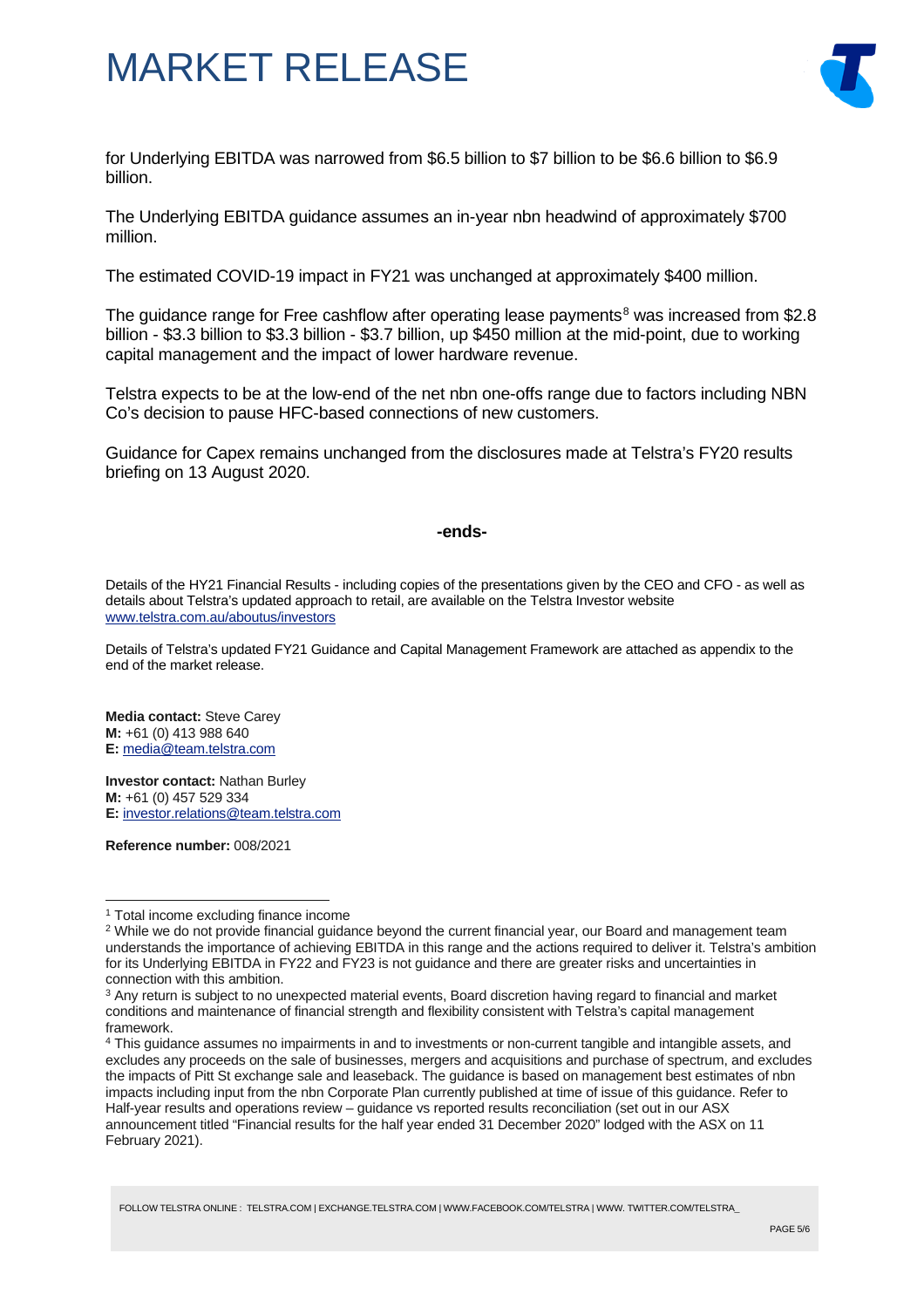

<span id="page-6-0"></span><sup>5</sup> Reported lease adjusted EBITDA includes all mobile handset leases as operating expenses, and all rent/other leases below EBITDA.

<span id="page-6-2"></span><span id="page-6-1"></span><sup>7</sup> While we do not provide financial guidance beyond the current financial year, our Board and management team understands the importance of achieving EBITDA in this range and the actions required to deliver it. Telstra's ambition for its Underlying EBITDA in FY22 and FY23 is not guidance and there are greater risks and uncertainties in connection with this ambition.

<span id="page-6-3"></span><sup>8</sup> Free cashflow defined as 'operating cash flows' less 'investing cash flows' less 'payments for operating lease liabilities', and excludes spectrum and guidance adjustments.

 $6$  In-year nbn headwind defined as the net negative recurring EBITDA impact on Telstra's business.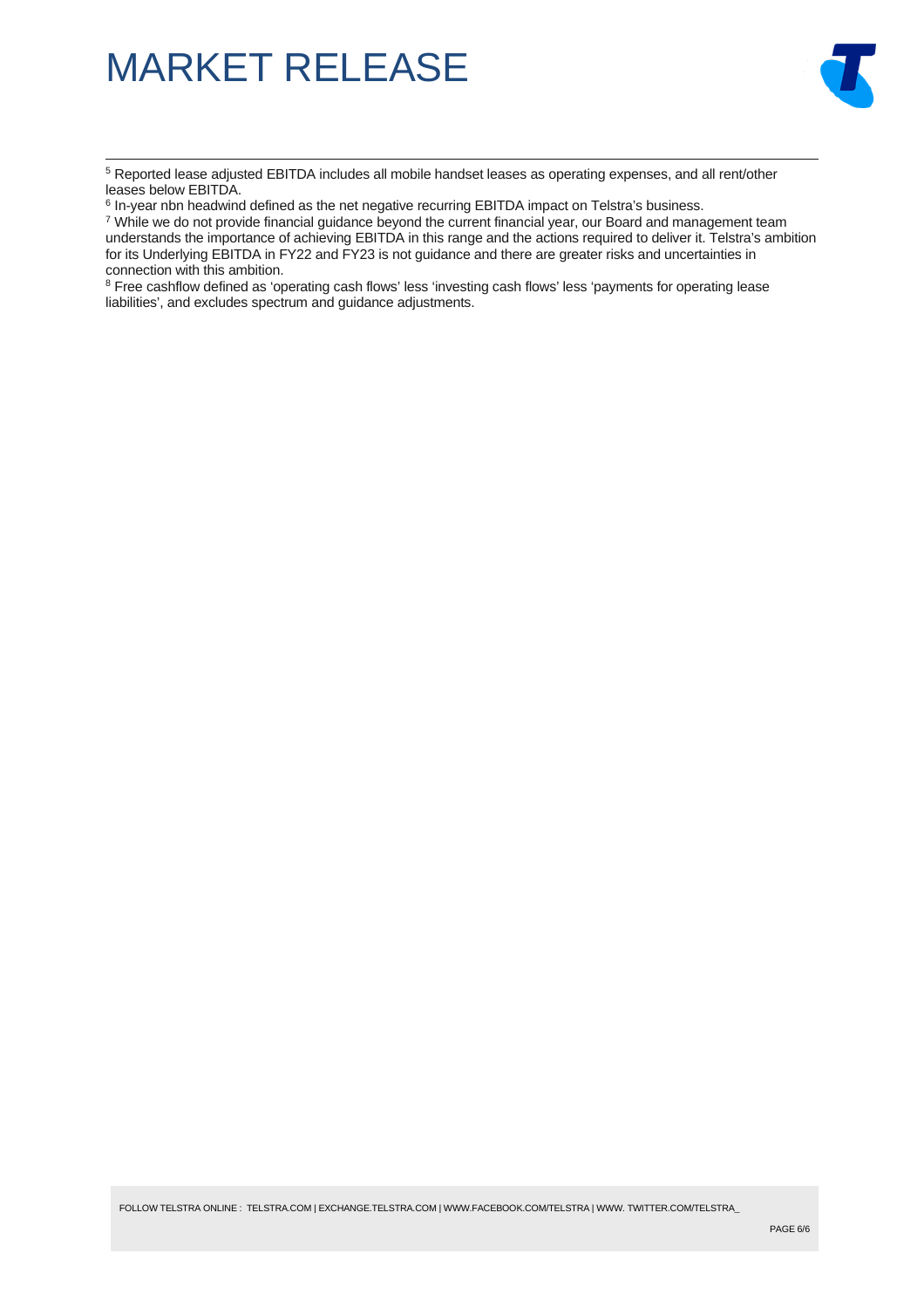# **FY21 guidance (Updated)**



|                                                                                         | <b>FY20</b>        | <b>1H21</b>         | <b>FY21 guidance</b><br>Updated <sup>1</sup> |
|-----------------------------------------------------------------------------------------|--------------------|---------------------|----------------------------------------------|
| Total income                                                                            | \$26.1b            | \$11.8 <sub>b</sub> | $$22.6b$ to $$23.2b$                         |
| <b>Underlying EBITDA</b> <sup>2,3</sup><br>- Included in-year nbn headwind <sup>4</sup> | \$7.4 <sub>b</sub> | \$3.3 <sub>b</sub>  | \$6.6b to \$6.9b<br>~10.7 <sub>b</sub>       |
| Net one-off nbn DA receipts less nbn net C2C                                            | \$1.5 <sub>b</sub> | \$0.5 <sub>b</sub>  | \$0.7b to \$1.0b                             |
| $Capex^5$                                                                               | \$3.2 <sub>b</sub> | \$1.4 <sub>b</sub>  | $$2.8b$$ to $$3.2b$$                         |
| Free cashflow after operating lease payments <sup>6</sup>                               | \$3.4 <sub>b</sub> | \$1.9 <sub>b</sub>  | \$3.3b to \$3.7b                             |

1. This guidance assumes no impairments in and to investments or non-current tangible and intangible assets, and excludes any proceeds on the sale of businesses, mergers and acquisitions and purchase of spectrum, and excludes the impacts of Pitt St exchange sale and leaseback. The guidance is based on management best estimates of nbn impacts including input from the nbn Corporate Plan currently published at time of issue of this guidance.

2. Underlying EBITDA excludes net one-off nbn DA receipts less nbn net C2C, one-off restructuring costs and guidance adjustments but includes depreciation of mobile lease right-of-use assets.

3. Guidance for FY21 underlying EBITDA assumes an estimated negative impact from the COVID-19 pandemic in FY21 of approximately \$400 million. This estimate is approximately \$200 million greater than the estimated negative impact from the COVID-19 pandemic for FY20 underlying EBITDA.

4. In-year nbn headwind defined as the net negative recurring EBITDA impact on our business.

5. Capex is measured on an accrued basis and excludes spectrum and guidance adjustments, externally funded capex, and capitalised leases.

6. Free cashflow defined as 'operating cash flows' less 'investing cash flows' less 'payments for operating lease liabilities', and excludes spectrum and guidance adjustments.